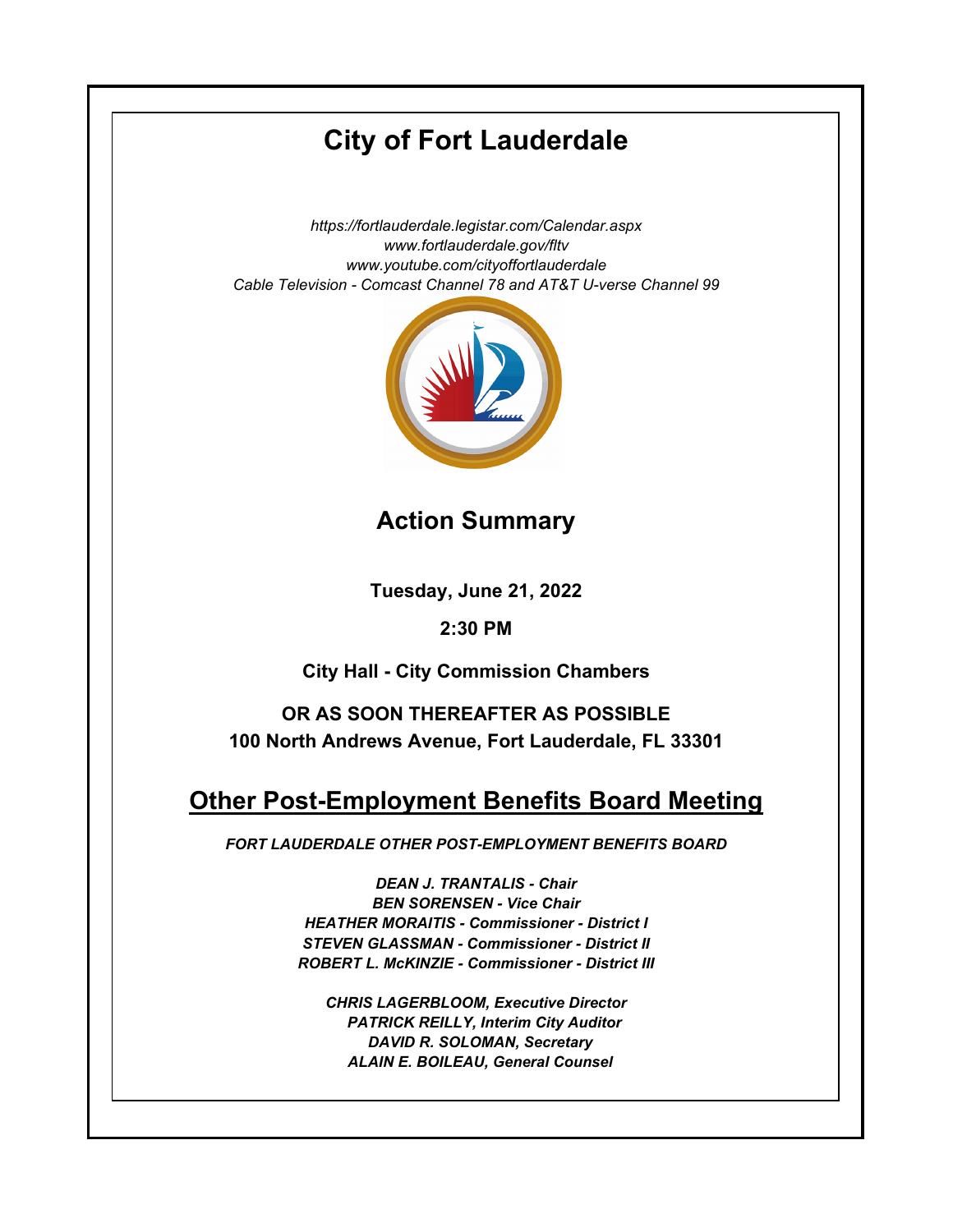## **PUBLIC APPEARANCES BEFORE THE OPEB BOARD:**

**If any person wishes to address the Board, the person shall sign up in the City Hall lobby. A member of the City Clerk's Office Staff will be there to assist. Speaker Cards are given to the Chair. After being recognized by the Chair, the speaker should approach the podium, identify the agenda item in question, indicate support, opposition, or neutrality on the agenda item, and then proceed to succinctly state the speaker's position or present information.**

**If an attorney, or any other person appears before the Board in a representative capacity, the attorney, or other representative shall also sign up in the City Hall lobby. A member of the City Clerk's Office Staff will be there to assist. After being recognized by the Chair, the speaker should approach the podium, identify the client(s) being represented, and identify the agenda item in question. The speaker shall then indicate the client's support, opposition, or neutrality on the agenda item and then proceed to succinctly state the client's position or present information on behalf of the client(s).**

**The online Speaker Card can be accessed at: https://www.fortlauderdale.gov/citycommissionmeetings.**

**Pursuant to Section 3.13 of the Charter of the City of Fort Lauderdale, Florida, the Mayor (Chair) shall maintain order at all meetings, and the Police Department, upon instructions of the Mayor (Chair), shall expel any person from the meeting who refuses to obey the order of the Mayor in relation to preserving order at the meetings. Any person who interrupts or disturbs a City Commission (Board) meeting, or who willfully enters or remains in a City Commission (Board) meeting having been warned by the Mayor (Chair) to depart and who refuses to do so, may be subject to arrest.**

**AUXILIARY AIDS AND SERVICES: If you desire auxiliary aids or services or both to assist in viewing or hearing the City Commission (Board) meetings or reading the agenda and minutes for the meeting, please contact the City Clerk's Office at 954-828-5002 at a minimum of two days prior to the meeting and arrangements will be made to provide these services to you.**

**NOTICE TO MEMBERS OF THE PUBLIC: If a person decides to appeal any decision made by the board, agency, or commission with respect to any matter considered at such meeting or hearing, the person will need a record of the proceedings, and that, for such purpose, the person may need to ensure that a verbatim record of the proceedings is made, which record includes the testimony and evidence upon which**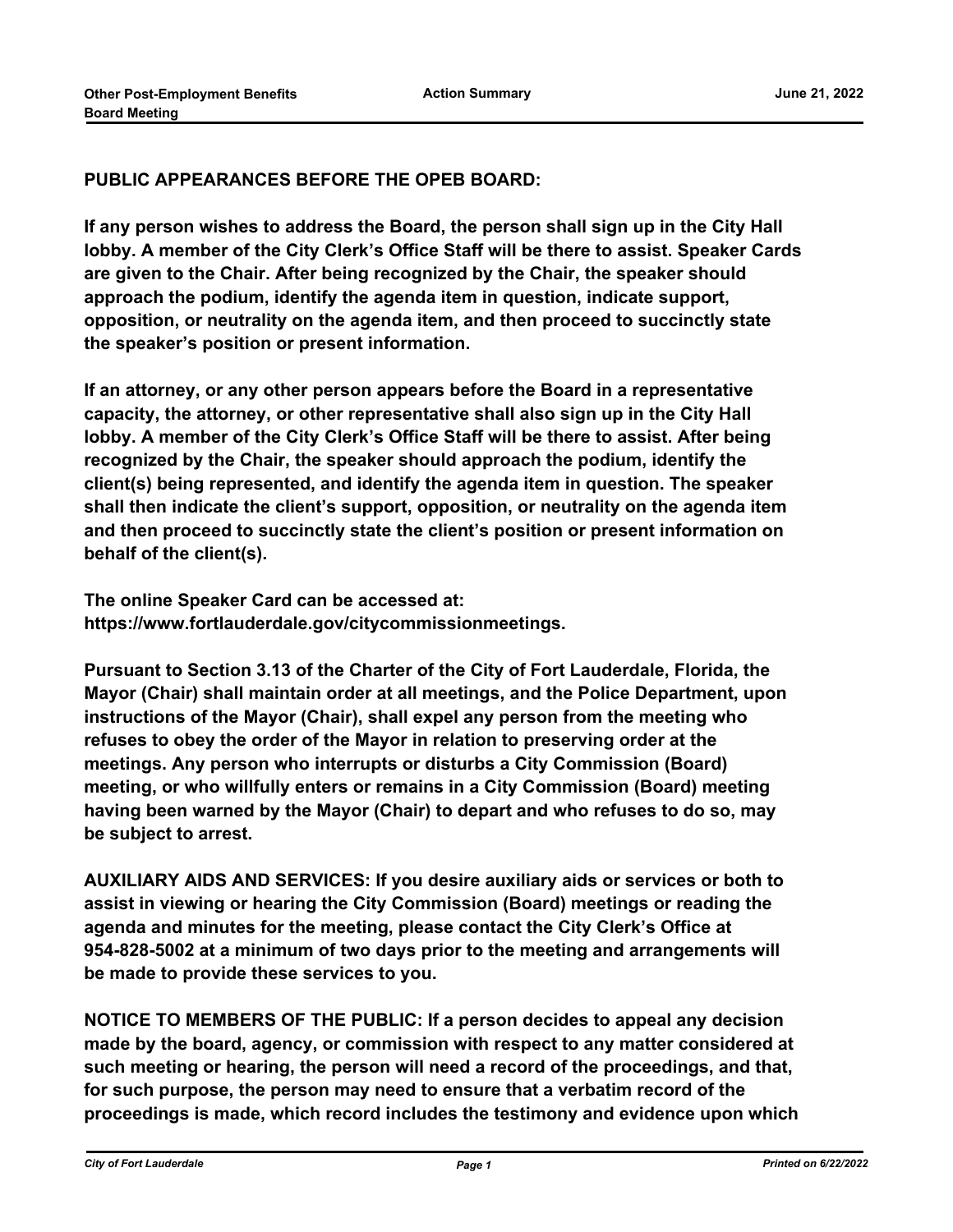**the appeal is to be based.**